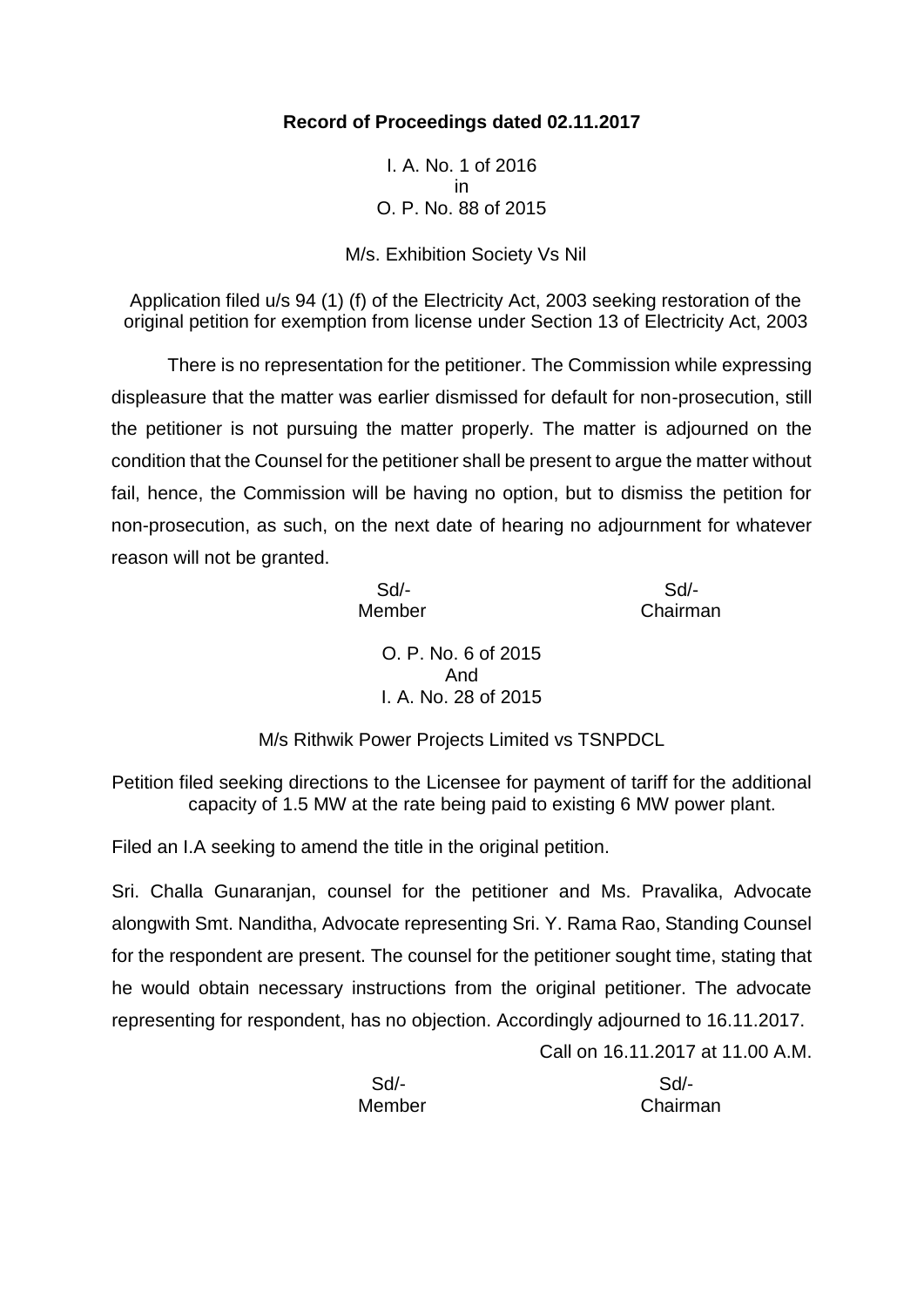#### O. P. No. 14 of 2016

#### M/s. Ushakiron Movies vs TSSPDCL

Filed an application seeking extension of the renewal of the exemption from having distribution license as granted in by Order dated 18.05.2012 by erstwhile APERC.

Sri. K. Gopal Chowdary, counsel for the petitioner and Ms. Pravalika, Advocate alongwith Smt. Nanditha, Advocate representing Sri. Y. Rama Rao, Standing Counsel for the respondent are present. The counsel for the petitioner stated that the Commission directed submission of proposals for providing single point supply. Accordingly, the licensee has filed necessary proposals for consideration of the Commission, which fact has come to light only recently. He also stated that according to cursory reading there are acceptable and unacceptable points. The same needs to be appraised by the petitioner also. Therefore, he requested the Commission for a copy of the same to be provided to him.

The Commission sought to know from the counsel for the petitioner as to whether he intends to file any view points on the subject. In response the counsel for the petitioner stated that the petitioner is not entitled to the relief sought, the Commission may consider providing some mechanism and whereby the petitioner would continue the arrangements or otherwise based on such scheme of things.

The Commission emphasized the fact that the proposals were made by the licensee and they are being considered. Views that may be expressed independently on the issue, which would benefit the Commission in moving forward on the issue. In fact, the Commission had taken a call and had discussions with the licensees. After formulating proper rules as authorized by the Act, the issue will be decided by duly calling for the comments from all the stakeholders. The office is directed to provide a copy of the proposals made by the licensee. The Commission is also inclined to invite the counsel for the petitioner for discussion whenever the subject is taken up for consideration through a meeting. Keeping in view the status as obtained above, the matter is adjourned without any date.

Sd/- Sd/-

Member Chairman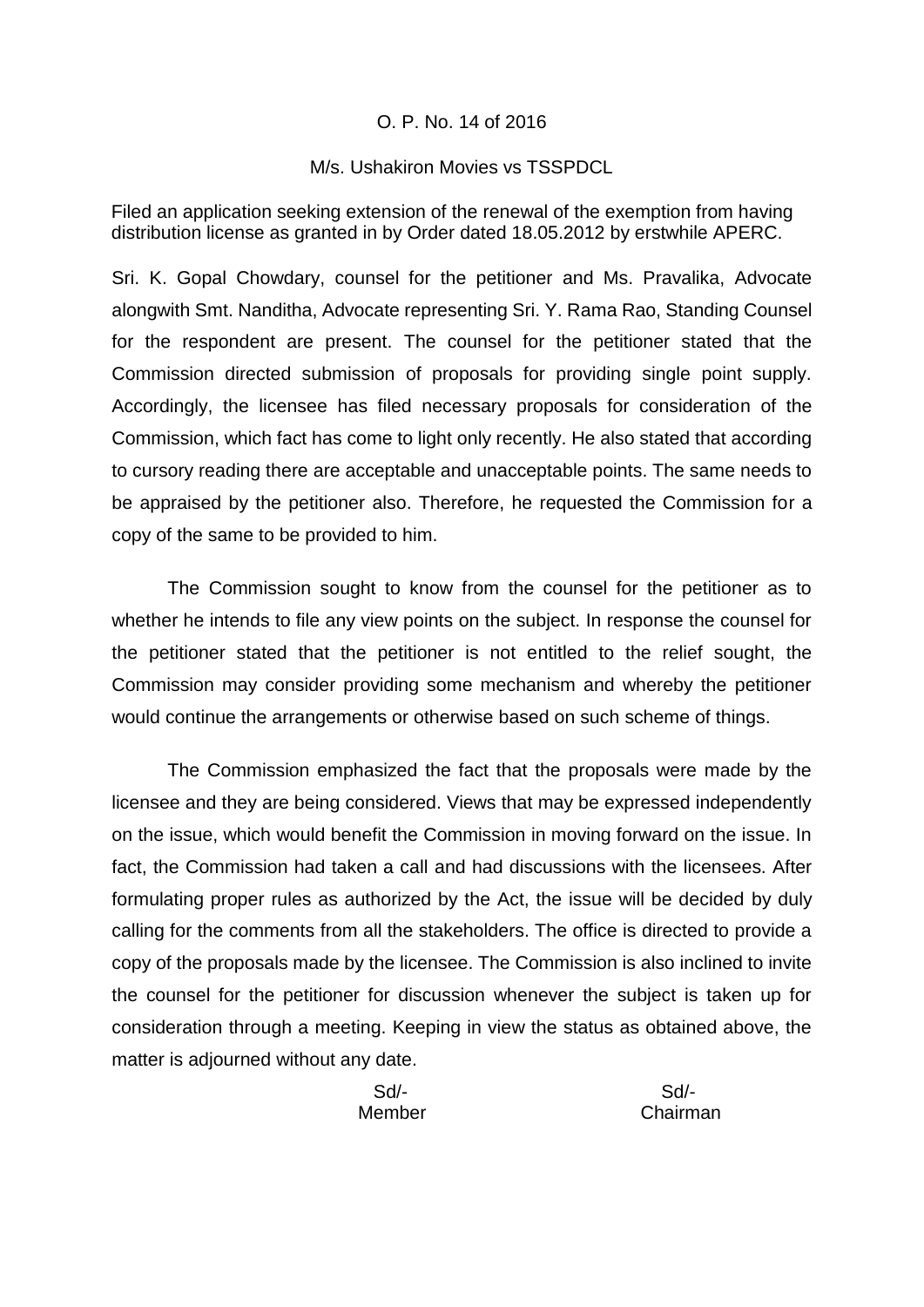## O. P. No. 20 of 2016

#### M/s. Sugna Metals Limited Vs. Officers of TSSPDCL

Petition filed seeking for questioning the action of DISCOM in not implementing the order of the CGRF and to punish the licensee under sec. 142 of Electricity Act, 2003.

Sri. N. Vinesh Raj, counsel for the petitioner and Ms. Pravalika, Advocate alongwith Smt. Nanditha, Advocate representing Sri. Y. Rama Rao, Standing Counsel for the respondent are present. The counsel for the petitioner stated that the order of the CGRF has not been implemented as yet and as they have filed counter affidavit, he needs time to file re-joinder.

The advocate representing the standing counsel for the respondents sought adjournment of the matter. On being confronted by the Commission as to nonimplementation of the order of the CGRF, she said that writ proceedings have been initiated against the order of the CGRF and orders are awaited in the matter.

The Commission while emphatically making it clear that no adjournment will be granted in the matter, also required the licensee to implement the order of the CGRF without fail and report by the next date of hearing. Absence of action by the licensee would entail serious action by the Commission. The Commission adjourned the hearing.

|        | Call on 27.11.2017 at 11.00 A.M. |
|--------|----------------------------------|
| Sd     | Sd                               |
| Member | Chairman                         |

O. P. No. 21 of 2016

Sri Akthar Ahmed Vs. Officers of TSSPDCL

Petition filed seeking for questioning the action of DISCOM in not implementing the order of the c|GRF and to punish the licensee under sec. 142 of Electricity Act, 2003.

Sri. N. Vinesh Raj, Advocate for the petitioner and Ms. Pravalika, Advocate alongwith Smt. Nanditha, Advocate representing Sri. Y. Rama Rao, Standing Counsel for the respondent are present. The counsel for the petitioner stated that no steps were taken to implement the order of the CGRF regarding the shifting of the line despite the orders of the Commission so far. The advocate stated that the petitioner is required to pay the necessary charges for shifting the line. In reply the counsel for the petitioner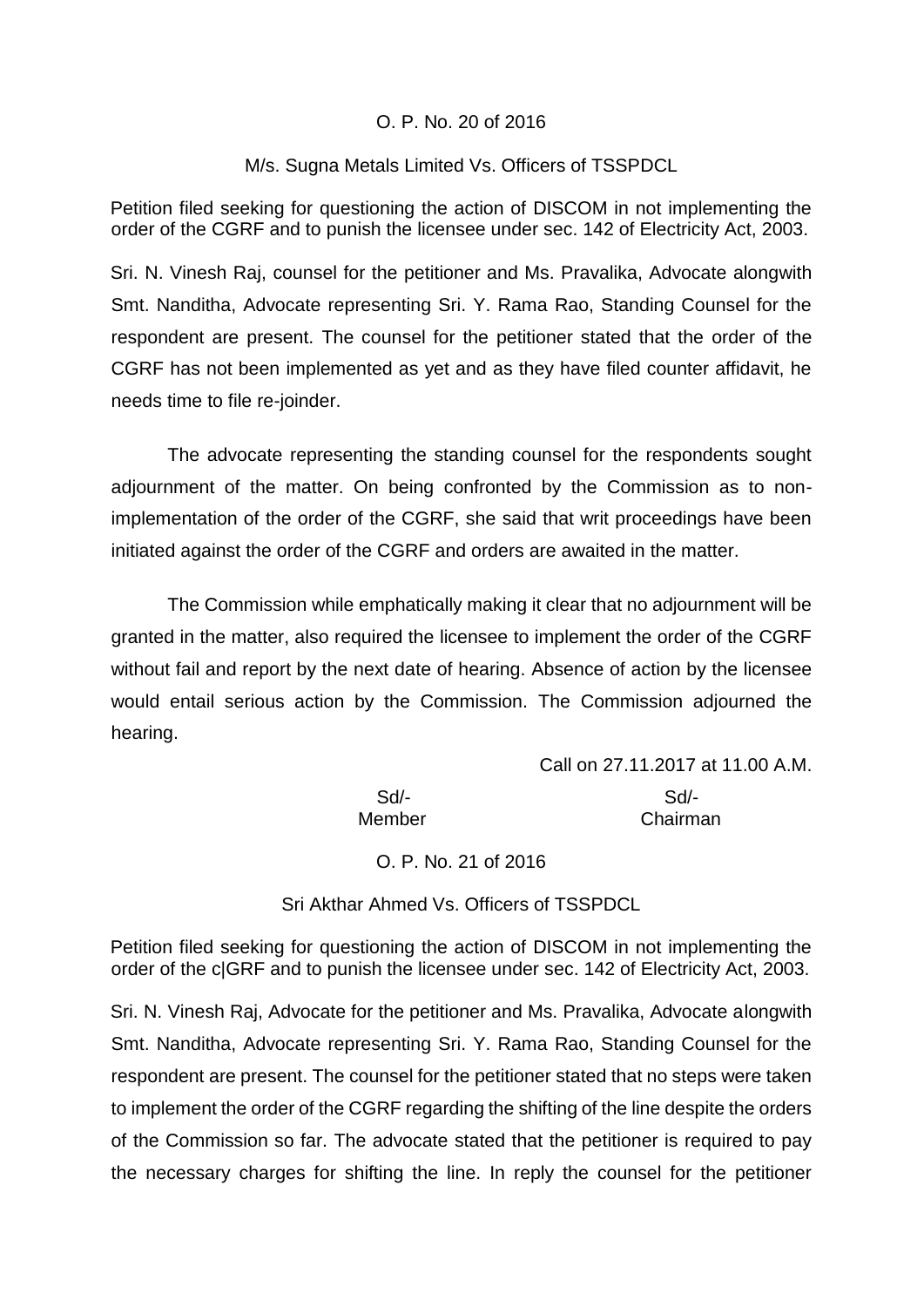pointed out that the CGRF ordered for shifting of the line at the cost of the distribution company only.

The Commission expressed its displeasure that the action was not taken to shift the line. As the concerned officer Sri Ram Singh, ADE was present in the Court Hall, the Commission has specifically sought to note as to why the order was not implemented and according to rules what is the required distance to be maintained between the premises and the line under the rules. It also sought to know as to what is the conductor capacity that is 11 KV or 33 KV. At this stage, the counsel for the petitioner brought to the notice of the Commission the photographs which showed that the line was very close to the premises. The officer was not in a position to state as to why the order has not been implemented and the required distance to be maintained for a 11 KV line from the premises. Noticing the unsatisfactory reply by the advocate and the officer, the Commission noted that in the event of non-shifting of the line, if any untoward incidents occur then the distribution licensee and its officer are only responsible and action would be initiated against them.

The Commission made it clear to the officer that he shall comply with the order of the CGRF and report to the Commission on the next date of hearing without fail. The matter is adjourned.

Call on 27.11.2017 at 11.00 A.M. Sd/- Sd/- Member Chairman

O. P. No. 27 of 2016

M/s. Sugna Metals Limited Vs. Officers of TSSPDCL

Petition filed seeking for questioning the action of DISCOM in not implementing the order of the CGRF and to punish the licensee under sec. 142 of Electricity Act, 2003.

Sri. N. Vinesh Raj, counsel for the petitioner and Ms. Pravalika, Advocate alongwith Smt. Nanditha, Advocate representing Sri. Y. Rama Rao, Standing Counsel for the respondent are present. The counsel for the petitioner stated that the order of the CGRF has not been implemented as yet and as they have filed counter affidavit, he needs time to file re-joinder.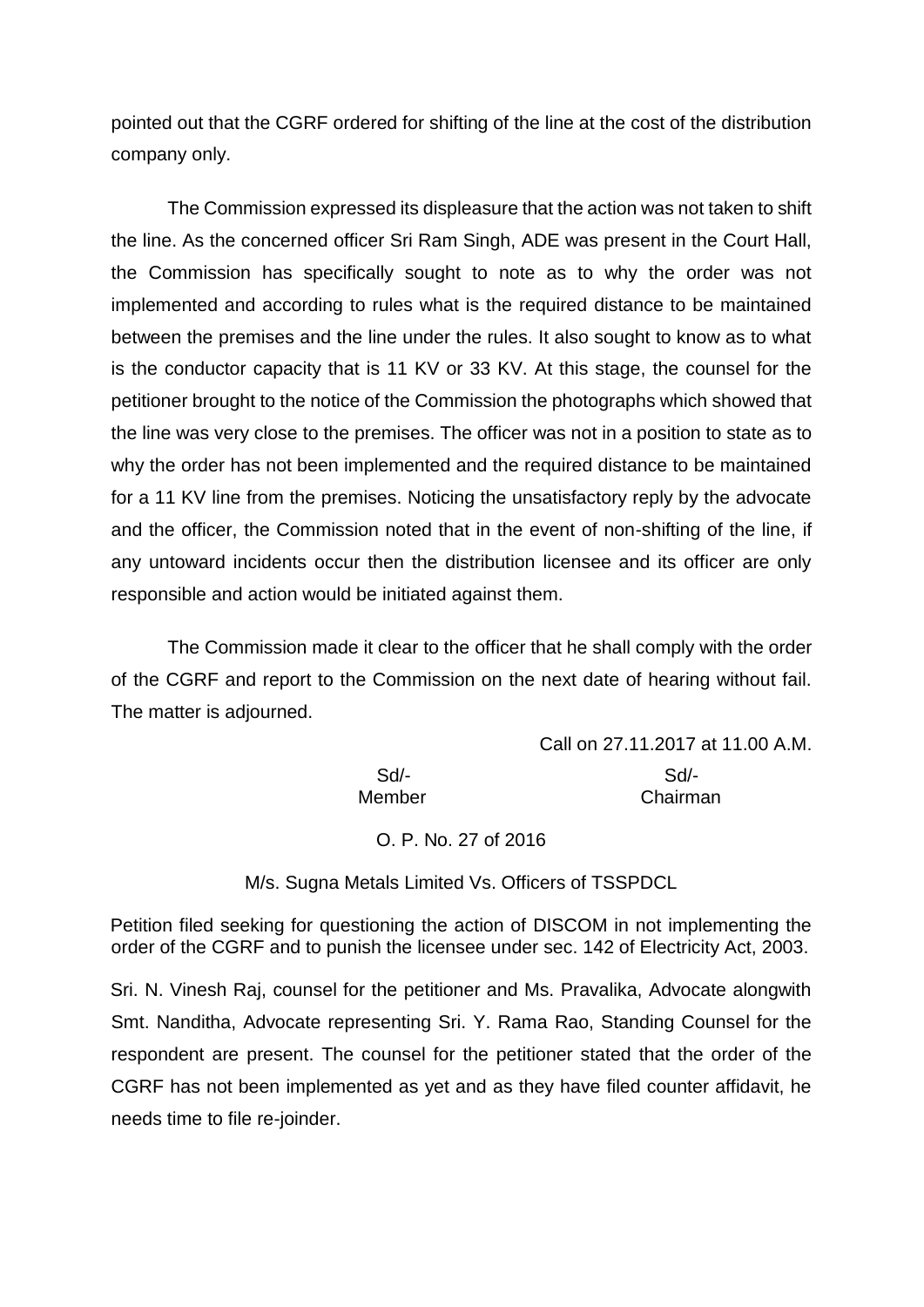The advocate representing the standing counsel for the respondents sought adjournment of the matter. On being confronted by the Commission as to nonimplementation of the order of the CGRF, she said that writ proceedings have been initiated against the order of the CGRF and orders are awaited in the matter.

The Commission while emphatically making it clear that no adjournment will be granted in the matter, also required the licensee to implement the order of the CGRF without fail and report by the next date of hearing. Absence of action by the licensee would entail serious action by the Commission. The Commission adjourned the hearing.

 Sd/- Sd/- Member Chairman

Call on 27.11.2017 at 11.00 A.M.

R. P. (SR) No. 46 of 2016 In O. P. Nos. 6 & 7 of 2016

M/s. Salasar Iron and Steel Private Ltd. Vs. TSDISCOMs

Petition filed seeking review of the tariff order dated 23.06.2016 passe3d in O. P. for FY 2016-17 insofar as regards KVAH billing of energy on consumers.

Sri. N. Vinesh Raj, Advocate for the petitioner and Ms. Pravalika, Advocate alongwith Smt. Nanditha, Advocate representing Sri. Y. Rama Rao, Standing Counsel for the respondent are present. The counsel for the petitioner stated that the issue raised in the review petition with regard to the changing the billing pattern from KWH to KVAH is pending before the Hon'ble Supreme Court and he would like to take instructions from the party on prosecuting or otherwise of this review petition. Therefore, he needs time. The advocates representing the standing counsel also agreed about the pendency of the case before the Hon'ble Supreme Court as the Hon'ble High Court has held in favour of the licensee. Accordingly, the matter is adjourned.

|        | Call on 27.11.2017 at 11.00 A.M. |
|--------|----------------------------------|
| $Sd$ - | Sd                               |
| Member | Chairman                         |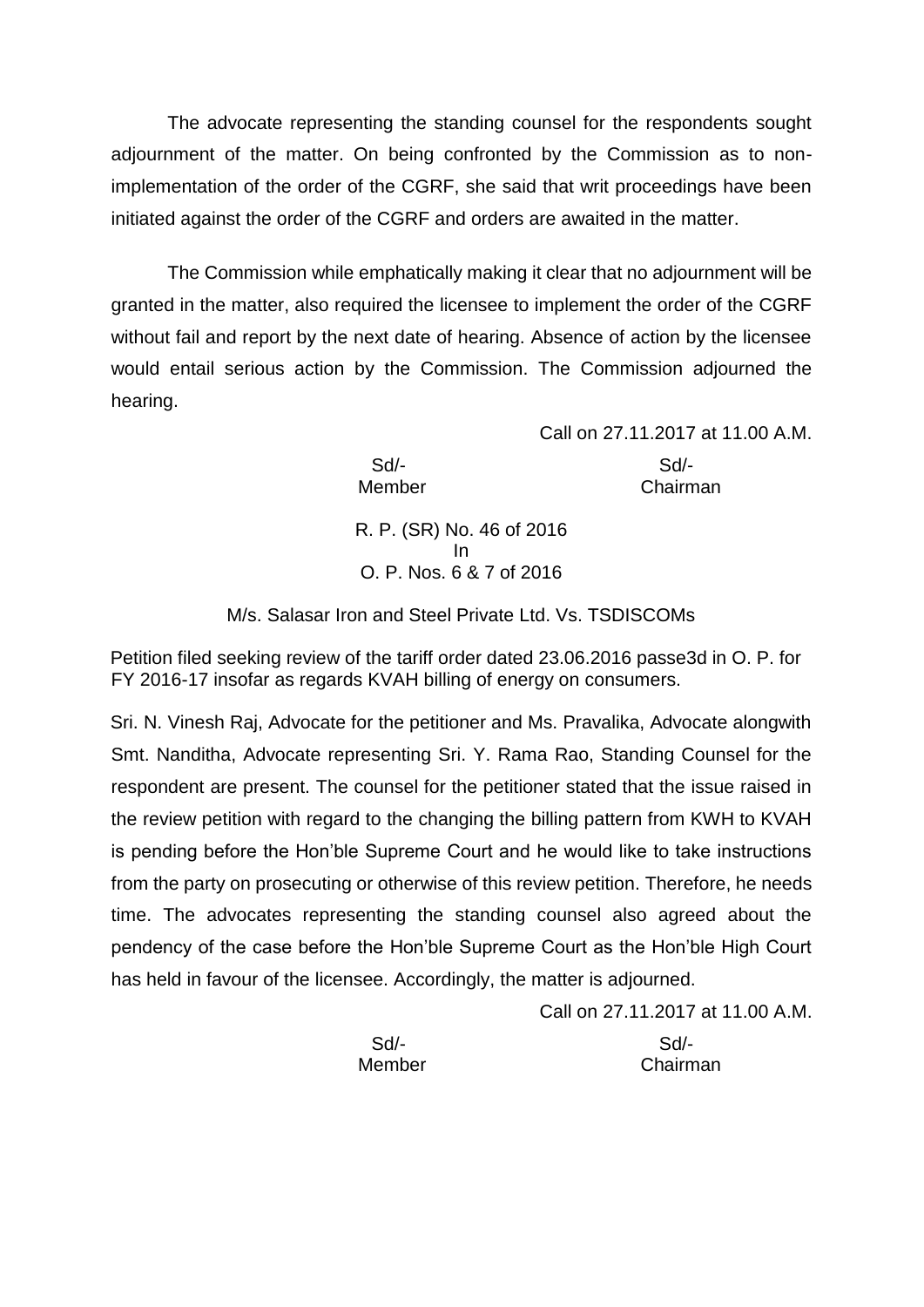## O. P. No. 2 of 2017

### M/s. NSL Krishnaveni Sugars Ltd. Vs. TSDISCOMs

Petition filed seeking for determination of tariff for 28.2 MW bagasse based cogeneration project consequent to the directions to purchase power under long term PPA

Sri. K. Gopal Chowdary, Advocate alongwith Sri. Challa Gunaranjan, counsel for the petitioner and Ms. Pravalika, Advocate alongwith Smt. Nanditha, Advocate representing Sri. Y. Rama Rao, Standing Counsel for the respondent are present. The advocate stated that the matter needs to be argued and he needs time, but in the meantime as the sugar season is starting an interim arrangement for payment of tariff may be made. On behalf of the standing counsel specific request for adjournment is made by the advocates as the standing counsel is out of station.

The Commission sought to know how and under what provision it should determine the tariff for the petitioner's project and why there is requirement of interim order in the absence of any basis under law for doing so. The advocate sought to place all relevant argument including the provisions of the law on the next date of hearing without fail

The Commission adjourned the hearing in view of the request made by the both the parties.

Member Chairman

Call on 16.11.2017 at 11.00 A.M. Sd/- Sd/-

> O. P. No. 6 of 2017 & I. A. No. 21 of 2017

M/s. Mytrah Vayu (Godavari) Pvt. Ltd. Vs. TSSPDCL & TSTRANSCO

Petition filed seeking to amend the PPA concerning evacuation and metering arrangements.

I. A. filed seeking for directions to the respondents to release the withheld payments to the tune of Rs. 21.75 crores immediately and to pay the monthly power purchase bills regularly.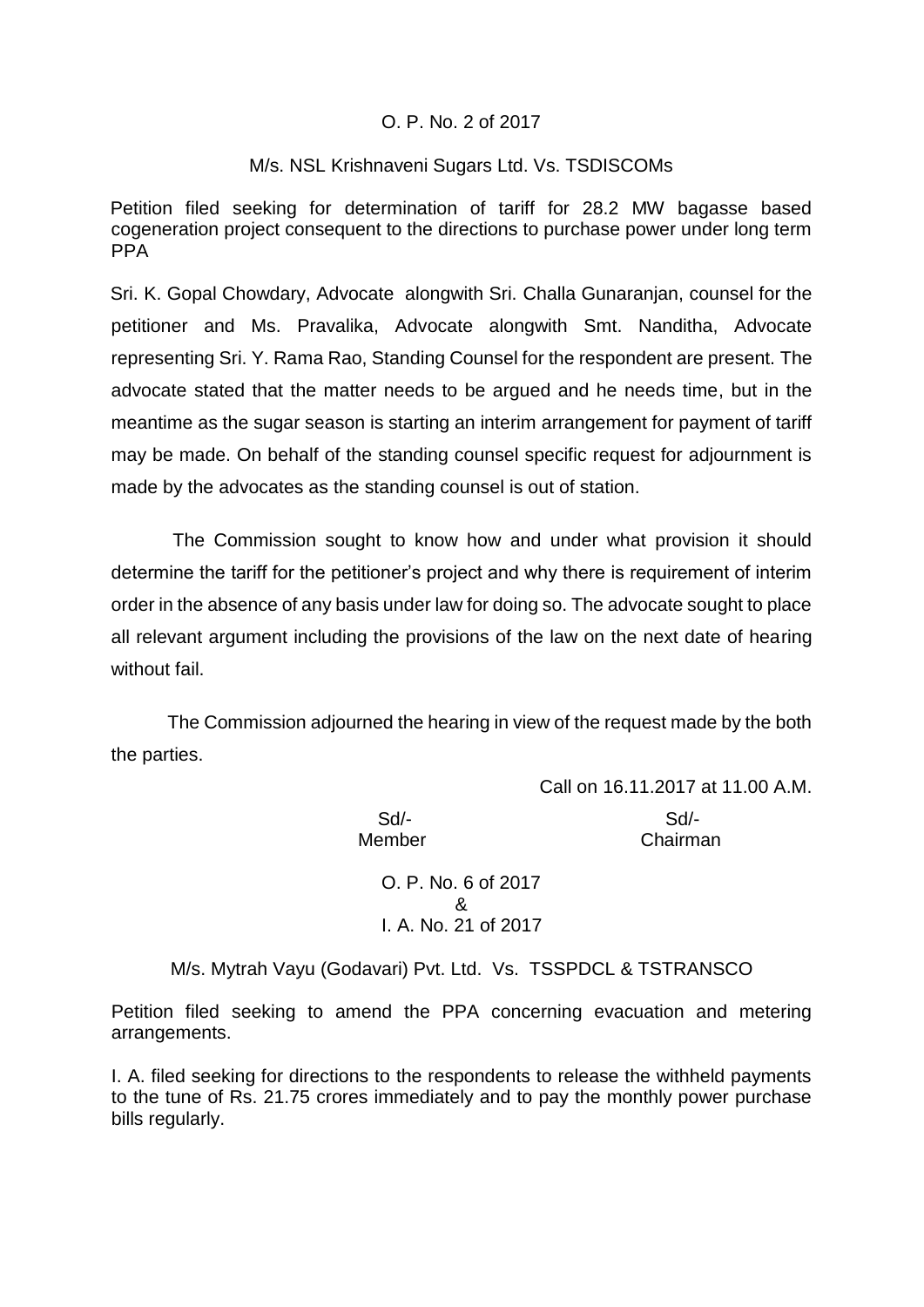Sri. Challa Gunaranjan, counsel for the petitioner and Ms. Pravalika, Advocate alongwith Smt. Nanditha, Advocate representing Sri. Y. Rama Rao, Standing Counsel for the respondent are present. The counsel for the petitioner stated that as per the directions of the Commission dated 29.06.2017, the licensee has paid the amounts due upto May, 2017 to the extent of 75%. He also stated that the subsequent period amounts have been withheld and the same is to the extent of Rs. 50 crores for the supply made by the petitioner.

The Commission pointed out that by its order the licensee was also directed to file the PPA for consent and a petition for revisiting the tariff. While the PPA is filed for consent, the necessary petition for tariff has not been filed by the licensee as yet. It also noted the fact that the petition was originally filed for correcting the PPA in respect of metering conditions and to bring it inline with metering regulation. But, in the present argument seems to be contrary to the same. The counsel for petitioner stated that the petitioner has not been informed of the developments going on with the Commission by the licensee. He came forward to file necessary petition for obtaining consent to the PPA.

The Commission having noticed that the consent to the PPA on regulatory side is yet to be issued and as it had already required the licensee to file a petition for tariff determination, in the absence of the standing counsel, was not inclined to proceed further in the matter. Therefore, the matter is adjourned.

|        | Call on 16.11.2017 at 11.00 A.M. |
|--------|----------------------------------|
| Sd/-   | Sd                               |
| Member | Chairman                         |

O. P. No. 7 of 2017

## M/s. SBQ Steels Limited Vs. TSTRANSCO, TSDISCOMs & TSPCC

Petition filed seeking for claiming of compensation on the bills payable under the power purchase order dated 20.06.2015 & 26.05.2016.

Sri. Challa Gunaranjan, Counsel for the petitioner and Ms. Pravalika, Advocate alongwith Smt. Nanditha, Advocate representing Sri. Y. Rama Rao, Standing Counsel for the respondent are present. The counsel for the petitioner stated that earlier on behalf of the petitioner, memo had been filed seeking to withdraw the present petition, however, the same was returned and required filing of interlocutory application. But,